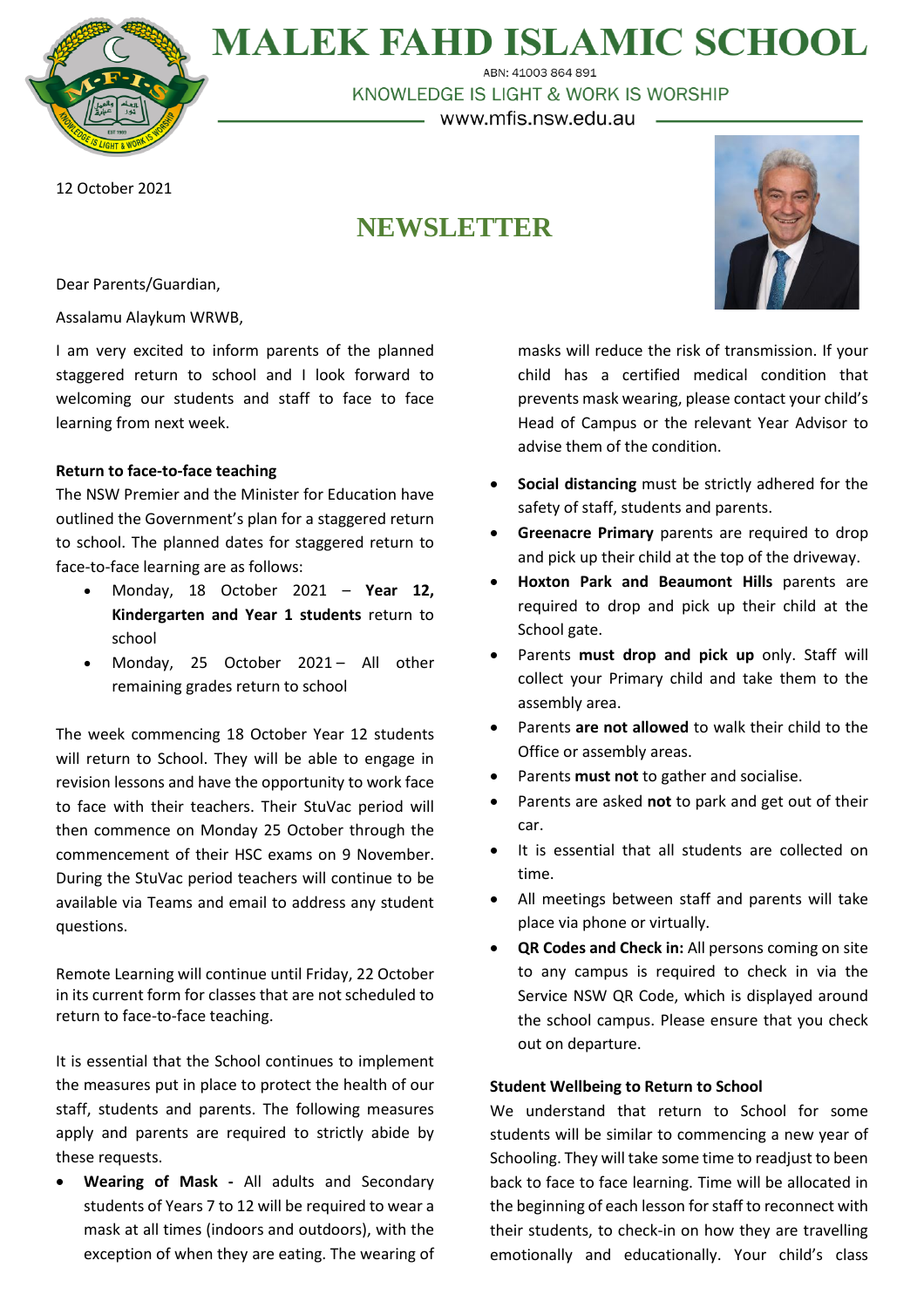teacher, Year Advisors, Welfare Coordinators, Heads of Wellbeing, and School Counsellors are available to support your child in all aspects of their educational and wellbeing needs. Our School Counsellor's details are:

Hoxton Park: [counsellingHP@mfis.nsw.edu.au](mailto:counsellingHP@mfis.nsw.edu.au) Greenacre Secondary: [counsellingGS@mfis.nsw.edu.au](mailto:counsellingGS@mfis.nsw.edu.au) Greenacre Primary: [counsellingGP@mfis.nsw.edu.au](mailto:counsellingGP@mfis.nsw.edu.au) Beaumont Hills: [counsellingBH@mfis.nsw.edu.au](mailto:counsellingBH@mfis.nsw.edu.au)

## **Health and Hygiene Measures**

The School is following the NSW Health Guidelines of hygiene practice to protect against infection and prevent the spread of COVID-19. Parents and carers of children and young people with complex medical needs are encouraged to seek medical advice from their health practitioner. This will support informed risk assessment and decision-making regarding the suitability of on-site education for your child.

I ask that everyone maintains good hygiene practices:

- Wash hands with soap and water for 20 seconds at regular intervals throughout the day
- Hand washing is essential before and after eating and after going to the toilet.
- Cover coughs and sneezes with the inside of the elbow or a tissue
- Place used tissues straight into the bin
- Avoid touching the eyes, nose and mouth
- Do not share food or drink

To further reduce transmission risk each student is to bring their **own water bottle** instead of using the bubblers on the schools grounds.

The School is conscious of the issue surrounding "cohorting" of students from different year groups and is considering options available to minimise such student interaction.

I wish to assure parents that practical arrangements to do with room ventilation, sanitisation points and classroom set ups are being attended to. An audit of our classrooms and air conditioners is being undertaken across the three campuses.

## **Students feeling unwell**

If your child is sick, they **must not attend School**. You must keep them at home and away from others. This meansthat if your child has a fever, cough, sore throat, shortness of breath, they should stay home, even if the symptoms are mild. Please make sure they are well before returning to school. It is important that parents remind their child that, if they feel unwell, they tell you before coming to School. If your child is unwell at School, they must tell their teacher immediately. Unwell children will be isolated and parents will be required to collect them to take them home.

#### **Students Not Attending**

You may decide to not send your child to School during this transitional phase. For these students, remote learning will be available, however, this cannot be in the same format as it is now. In Secondary, teachers will stream part of their conventional face-to-face lessons on to Teams. In Primary, students will be provided with work outlines through the email system as is currently done but there will be some opportunities for limited interaction on Teams.

## **Prayer Mats**

Although there are strict guidelines regarding "cohorting" which all schools must adhere to, Malek Fahd Islamic School is able to facilitate the Duhr prayer. For this to take place safely, students are advised to bring their own prayer mats to school. Please label the mats with your child's name and class. Primary students may wish to keep their mats at school in their class tray when not in use.

#### **School Bus Service**

The bus companies will resume its normal operation from Monday,  $18<sup>th</sup>$  October. They have reassured its approach to the well-being of passengers. It confirms that it continues to follow the advice of the World Health Organisation, Federal and State Health Departments to ensure the continued safety and wellbeing of staff and the communities that we serve.

Measures include:

- Masks are **mandatory** for Secondary students on public transport although it's recommended for all students to wear it while traveling to and from School.
- Continued intense cleaning regime the bus fleet, interchanges and depots are deep cleaned and sanitised to minimise the spread of germs.
- Practicing social-distancing on board exclusion zones are in place on board to help create more space between drivers and passengers. A lower number of passengers creates adequate social spacing.